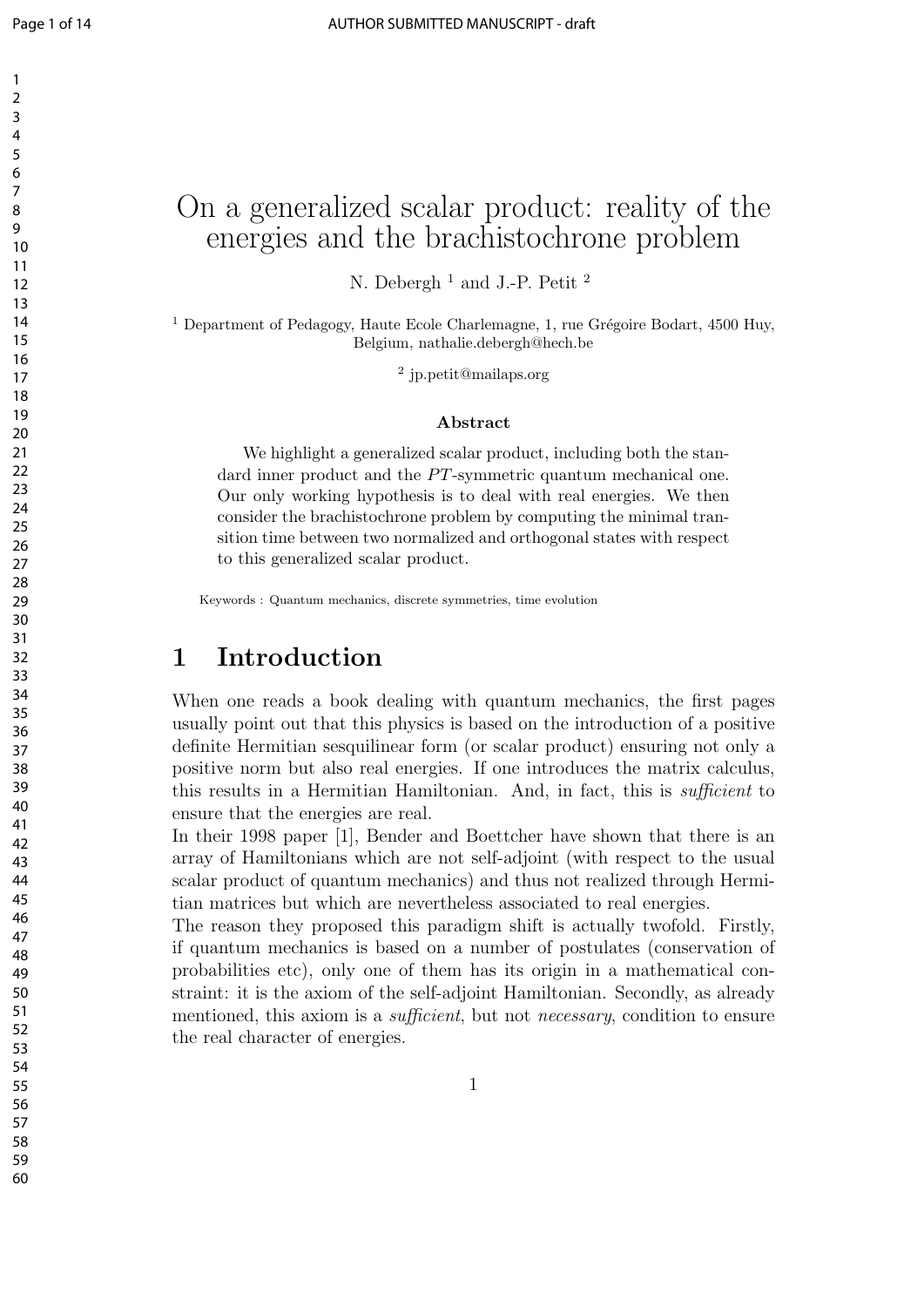These non-Hermitian Hamiltonians having a real spectrum belong to a class called *PT*-symmetric Hamiltonians. In this denomination, *P* refers to spatial reflexion  $x \to -x$  while the time reversal operator *T* is such that  $t \to -t$ . This last operator is traditionally chosen as the complex conjugation *K*. In this case, and consequently in Bender's version (for a review, see [2]), it is anti-unitary.

Bender showed that the *P T*-symmetric Hamiltonians are in fact *CP T*-symmetric ones in the sense that they are self-adjoint according to a new inner-product defined by (for more details, see [2])

$$
\langle \psi_1 | \psi_2 \rangle \equiv \psi_1^{CPT} \psi_2 \tag{1}
$$

where *C* is a linear operator such that

$$
C^2 = I, \, , [C, PT] = [C, H] = 0 \tag{2}
$$

The first relation in (2) implies that the eigenvalues of the *C* operator are simply  $\pm 1$ . Consequently, this operator can be seen as a kind of charge conjugation.

Recently, attention has been paid [3] to the fact that *T* could be a unitary operator instead of being anti-unitary without losing coherence in the theory. The purpose of this paper is in particular to put in evidence the implications of such a (different) choice on inner products and energies.

In Section 2, we introduce a generalized sesquilinear form. However, we restrict the discussion to the case of Hamiltonians having two energy levels and thus to a two-dimensional subspace of the full Hilbert space. The reason is twofold: to be able to compare easily the different approaches and to prepare the ground for the study of the brachistochrone problem. It has indeed been shown in [4] that one needs only to work in the two-dimensional subspace spanned by the initial state  $|\psi_I\rangle$  and the final state  $|\psi_F\rangle$  to have the complete information on the minimal time transition between these two states.

In Section 3, we highlight the eigenvalues and eigenvectors of a complex Hamiltonian and the conditions to ensure that the energies are real. Imposing the eigenstates to be orthonormal will definitely fix the scalar product. We then specify three particular cases which allow us to find the standard scalar product (section 3.1), the one of *CP T*-symmetric quantum mechanics (section 3.2) and, finally, a possibility associated to a choice of unitary *T* (section 3.3).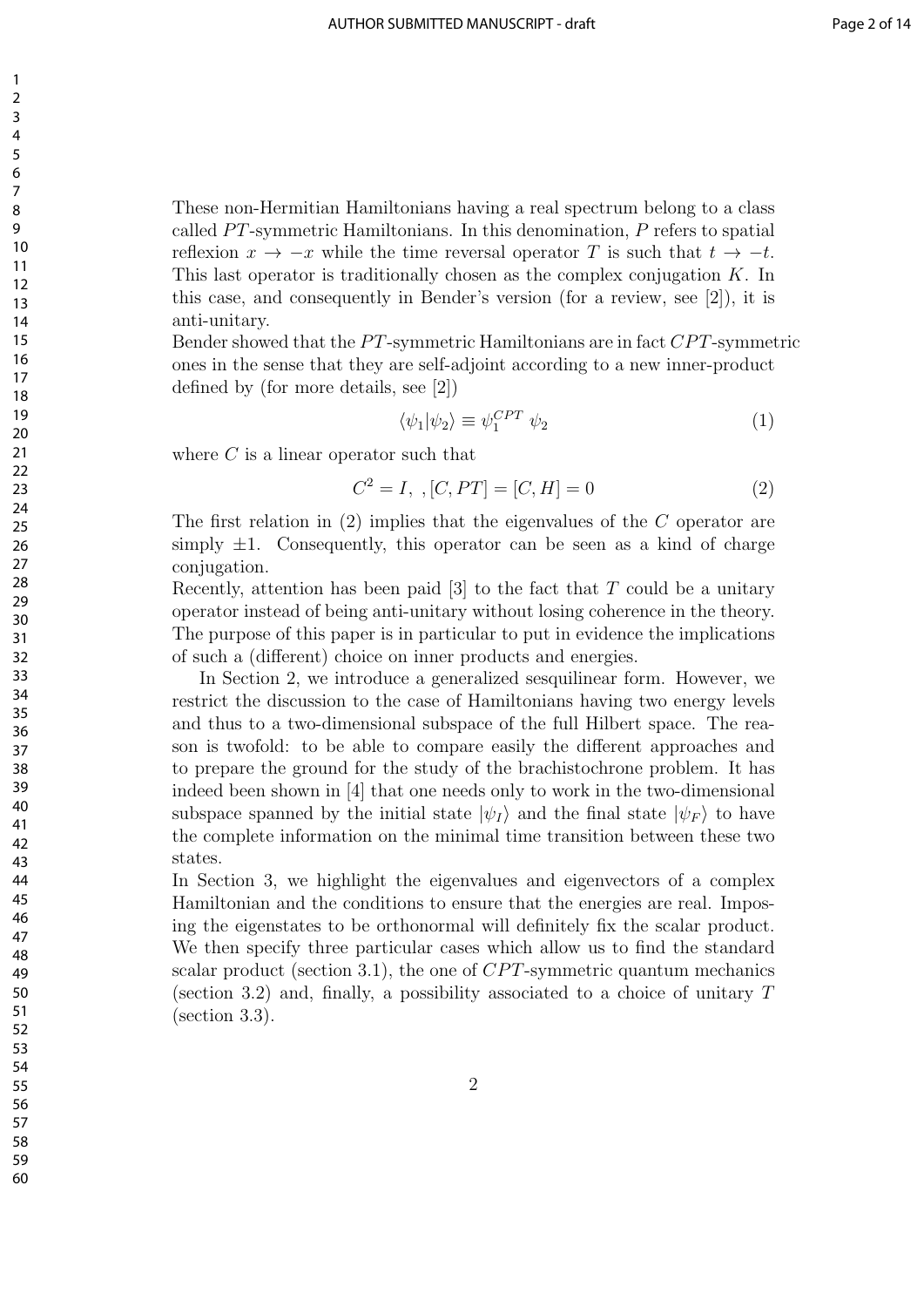We consider the brachistochrone problem in Section 4 by particularizing ourselves to the three types of quantum mechanics mentioned above (Sections 4.1, 4.2 and 4.3, respectively).

We finally conclude in Section 5.

## **2 A generalized scalar product**

When dealing with two-dimensional spaces, the standard scalar product reads

$$
\langle \psi_1 | \psi_2 \rangle = a_1^* a_2 + b_1^* b_2 \; ; \; |\psi_1 \rangle = \begin{pmatrix} a_1 \\ a_2 \end{pmatrix} \; ; \; |\psi_2 \rangle = \begin{pmatrix} b_1 \\ b_2 \end{pmatrix} \tag{3}
$$

where the notation *∗* stands for a complex conjugation. Obviously, this leads to a positive norm.

We can generalize this inner product through

$$
\langle \psi_1 | \psi_2 \rangle = C_1 a_1^* a_2 + C_2 b_1^* a_2 + C_3 a_1^* b_2 + C_4 b_1^* b_2 \tag{4}
$$

where  $C_1, C_2, C_3, C_4$  are coefficients to be determined in the following. We only impose on the norm to be real, which entails

$$
C_1^* = C_1, C_4^* = C_4, C_3^* = C_2 \tag{5}
$$

This constraint ensures that

$$
\langle \psi_1 | \psi_2 \rangle = \langle \psi_2 | \psi_1 \rangle^* \tag{6}
$$

as well as the fact that two states differing by a phase are characterized by the same norm.

The adjoint  $X^{\dagger}$  of an operator X is defined as usual by

$$
\langle X\psi_1|\psi_2\rangle = \langle \psi_1|X^\dagger\psi_2\rangle \tag{7}
$$

If *X* is realized through

$$
X = \left(\begin{array}{cc} A & B \\ C & D \end{array}\right) \tag{8}
$$

 $(A, B, C, D)$  being complex numbers), then  $X^{\dagger}$  is given by

$$
X^{\dagger} = \frac{1}{C_1 C_4 - C_2 C_3} \begin{pmatrix} D_1 & D_2 \\ D_3 & D_4 \end{pmatrix}
$$
 (9)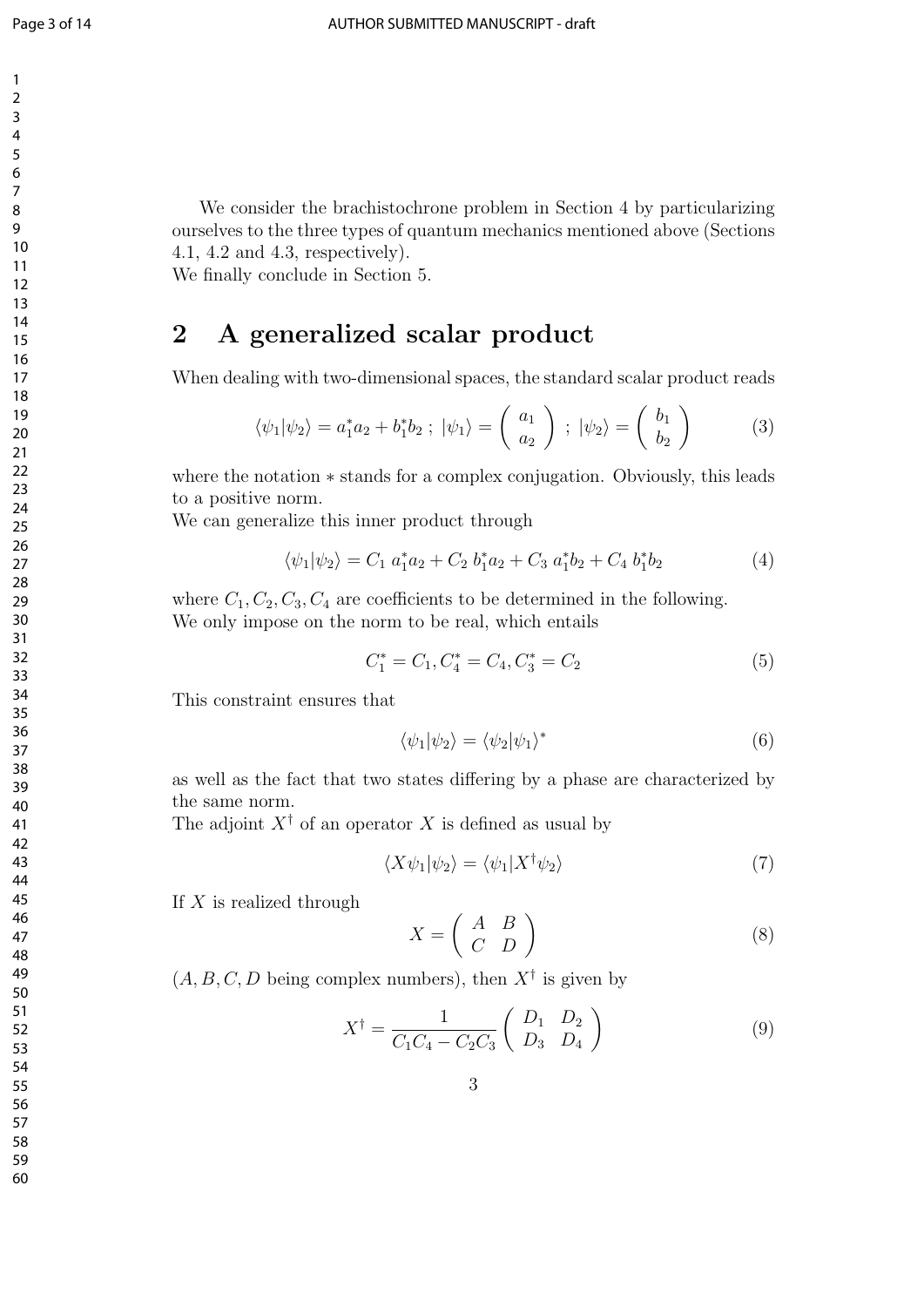with

$$
D_1 = C_1 C_4 A^* - C_1 C_3 B^* + C_2 C_4 C^* - C_2 C_3 D^*
$$
  
\n
$$
D_2 = C_3 C_4 (A^* - D^*) - C_3^2 B^* + C_4^2 C^*
$$
  
\n
$$
D_3 = -C_1 C_2 (A^* - D^*) + C_1^2 B^* - C_2^2 C^*
$$
  
\n
$$
D_4 = -C_2 C_3 A^* + C_1 C_3 B^* - C_2 C_4 C^* + C_1 C_4 D^*
$$

# **3 Eigenvalues and eigenvectors of the Hamiltonian**

We consider the most general Hamiltonian expressed as

$$
H = \left(\begin{array}{cc} r e^{i\theta} & s e^{i\phi} \\ v e^{i\beta} & u e^{i\lambda} \end{array}\right) \tag{10}
$$

Here,  $r, s, v, u$  belong to  $\mathbb{R}^+$  while  $\theta, \phi, \beta, \lambda$  are real numbers. The corresponding eigenvalues are

$$
E_{\pm} = \frac{r e^{i\theta} + u e^{i\lambda} \pm \sqrt{(r e^{i\theta} - u e^{i\lambda})^2 + 4s v e^{i(\beta + \phi)}}}{2} \equiv \frac{1}{2} (r e^{i\theta} + u e^{i\lambda} \pm w) \tag{11}
$$

Despite the fact that the Hamiltonian is complex (and is Hermitian iff *θ* and *λ* are equal to 0 or *π*, *v* = *s* and  $β = -φ$  these energies can be real if we impose

$$
r \sin \theta = -u \sin \lambda \tag{12a}
$$

$$
r^2 \sin 2\theta + u^2 \sin 2\lambda + 2sv \sin(\beta + \phi) = 0 \tag{12b}
$$

$$
w2 = (r \cos \theta - u \cos \lambda)2 - 4r2 \sin2 \theta + 4sv \cos(\beta + \phi) \ge 0
$$
 (12*c*)

The eigenstates are given by

$$
|\epsilon_{+}\rangle = y_{+} \begin{pmatrix} \frac{e^{-i\beta}}{2v} (re^{i\theta} - ue^{i\lambda} + w) \\ 1 \end{pmatrix}, |\epsilon_{-}\rangle = y_{-} \begin{pmatrix} \frac{e^{-i\beta}}{2v} (re^{i\theta} - ue^{i\lambda} - w) \\ 1 \end{pmatrix}
$$
(13)

The coefficients  $y_{\pm}$  have to be fixed so that the relations

$$
\langle \epsilon_{\pm} | \epsilon_{\pm} \rangle = 1, \ \langle \epsilon_{\pm} | \epsilon_{\mp} \rangle = 0 \tag{14}
$$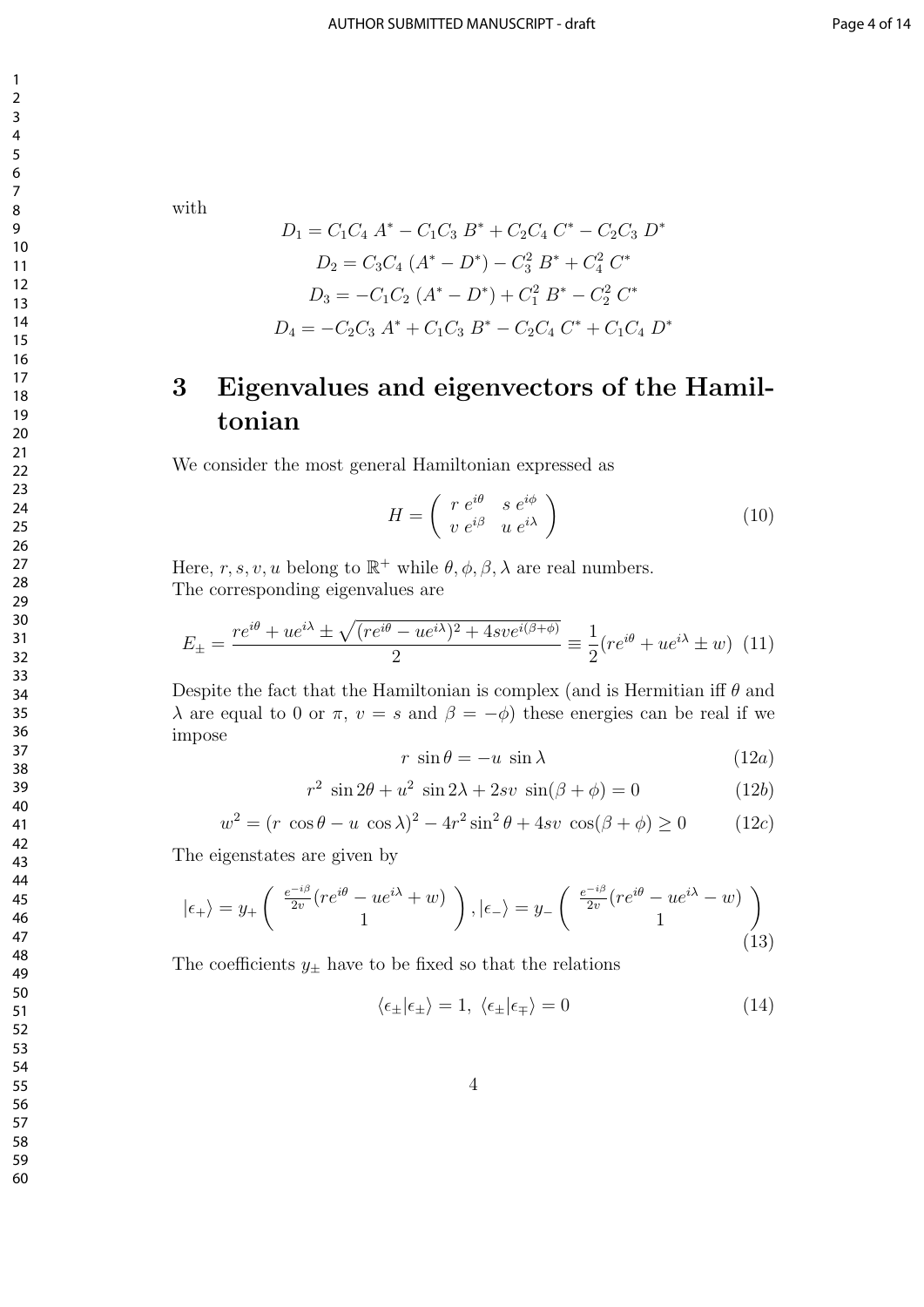are satisfied. We obtain

$$
|y_{\pm}|^2 = \frac{2v\sqrt{sv\,\cos\beta\,\cos\phi - r^2\,\sin^2\theta}}{w^2\,\cos\beta \pm w(\cos\beta(r\,\cos\theta - u\,\cos\lambda) + 2r\,\sin\theta\,\sin\beta)}\tag{15}
$$

The requests (14) also have consequences on the scalar product which is now determined by

$$
C_3 = C_2 e^{-2i\beta} - 2iC_1 e^{-i\beta} \frac{r}{v} \sin \theta \qquad (16a)
$$

$$
C_4 = C_1 \frac{s}{v} e^{-i(\beta + \phi)} - C_2 \frac{1}{v} e^{-i\beta} (r \cos \theta - u \cos \lambda)
$$
 (16b)

There are still two parameters to fix. One can choose to do this by requiring that the scalar product be a  $CPT$ -symmetry and that  $C^2 = I$  (following the approach developed by Bender [2]). As *P* is realized [2] through the Pauli matrix  $\sigma_1$ , we must have

$$
C = \left(\begin{array}{cc} C_2 & C_1 \\ C_4 & C_3 \end{array}\right) \tag{17}
$$

and its square gives the identity back if

$$
C_3 = -C_2 \; ; \; C_1 C_4 + C_2^2 = 1 \tag{18}
$$

The first of these two conditions gives

$$
C_2 = iC_1 \frac{r \sin \theta}{v \cos \beta} \tag{19}
$$

while the second of these two conditions leads to (taking account of Eq.  $(12b)$ 

$$
C_1 = \frac{v \cos \beta}{\sqrt{sv \cos \beta \cos \phi - r^2 \sin^2 \theta}}
$$
(20)

The generalized scalar product thus finally reads

$$
\langle \psi_1 | \psi_2 \rangle = \frac{(v \cos \beta a_1^* a_2 + ir \sin \theta (b_1^* a_2 - a_1^* b_2) + s \cos \phi b_1^* b_2)}{\sqrt{s v \cos \beta \cos \phi - r^2 \sin^2 \theta}}
$$
(21)

Let's now look at three specific cases.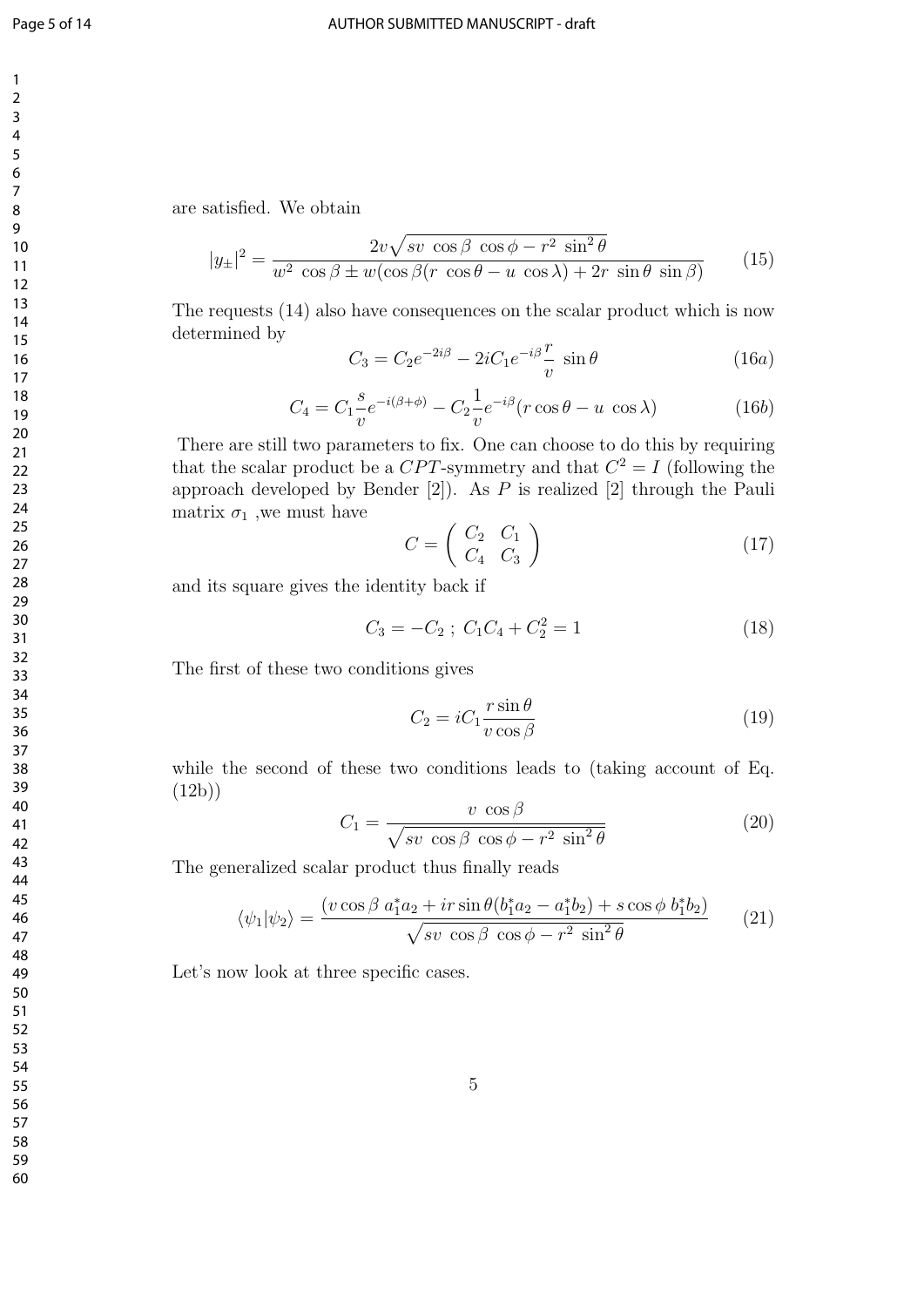#### **3.1 The standard quantum mechanics**

This case corresponds to

$$
\theta = \lambda = 0, \pi, \ v = s, \ \beta = -\phi \tag{22}
$$

The constraints (12) are automatically satisfied and

$$
w^2 = (r - u)^2 + 4s^2 \tag{23}
$$

We recover in  $(21)$  the usual inner product  $(3)$ .

### **3.2** The PT-symmetric quantum mechanics

As already mentioned, Bender [2] chose

$$
P = \left(\begin{array}{cc} 0 & 1\\ 1 & 0 \end{array}\right); T = K \tag{24}
$$

(where *K* refers to the complex conjugation). Obviously, we have

$$
P^2 = T^2 = I \tag{25}
$$

and the *PT*-symmetric quantum mechanics is defined by requiring

$$
PT \ H \ TP = H \tag{26}
$$

The most general Hamiltonian satisfying this constraint is given by

$$
H = \left(\begin{array}{cc} re^{i\theta} & se^{i\phi} \\ se^{-i\phi} & re^{-i\theta} \end{array}\right), r, s \in \mathbb{R}^+, \theta, \phi \in \mathbb{R}
$$
 (27)

Notice that the Bender Hamiltonian corresponds to this one with  $\phi = 0$ . The operator (27) is found in the general formalism with

$$
u = r, \lambda = -\theta, v = s, \beta = -\phi \tag{28}
$$

The constraints (12) of reality of the energies come down to

$$
s^2 - r^2 \sin^2 \theta \ge 0 \tag{29}
$$

This request is fulfilled if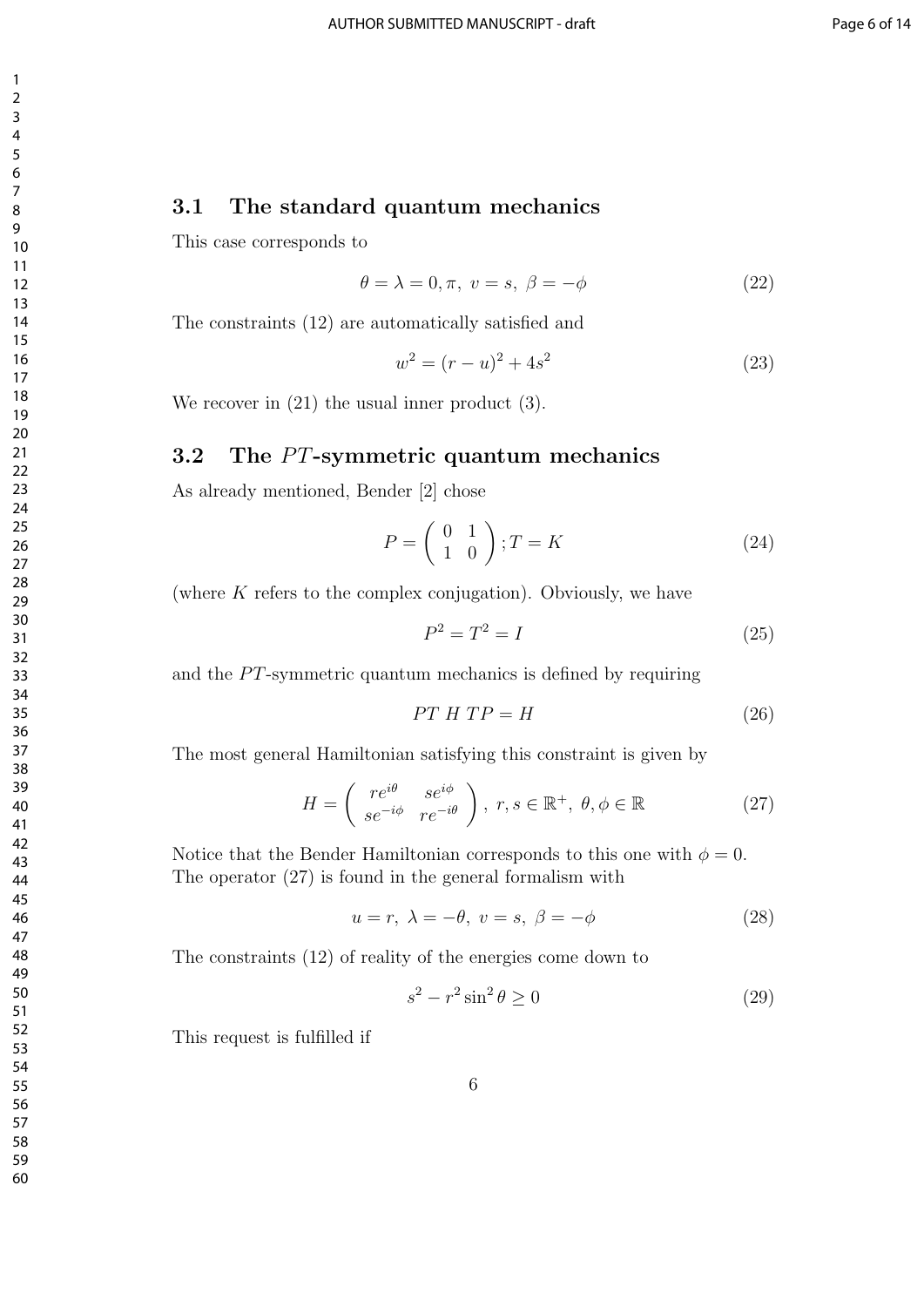1. 
$$
\sin \theta \in \left[-\frac{s}{r}, \frac{s}{r}\right]
$$
 if  $r \ge s$ 

2.  $r \leq s$ 

We also get

$$
w^2 = 4(s^2 - r^2 \sin^2 \theta)
$$
 (30)

and the energies are given by

$$
E_{\pm} = r \cos \theta \pm \sqrt{s^2 - r^2 \sin^2 \theta} \tag{31}
$$

The inner product (21) reduces to

$$
\langle \psi_1 | \psi_2 \rangle = \frac{s \cos \phi (a_1^* a_2 + b_1^* b_2) + ir \sin \theta (b_1^* a_2 - a_1^* b_2)}{\sqrt{s^2 \cos^2 \phi - r^2 \sin^2 \theta}}
$$
(32)

#### **3.3 The** *T u***-symmetric quantum mechanics**

Recently, a new version of quantum mechanics has been proposed [3]. It is based on a different choice in what concerns the time reversal operator. Indeed, we know since Wigner's work [5] that a symmetry operator is either unitary or anti-unitary. By opposition to the continuous symmetry operators which have to be unitary, the nature of the discrete symmetry operators is left to the choice of the physicists. In the context of non relativistic quantum mechanics, the time reversal operator  $T$  is (almost) unanimously identified with the complex conjugation *K*. This is the choice performed by Bender, for instance.

Let us thus turn ourselves to the other possibility, knowing that it is compatible with the conservation of the quantum mechanics laws [3]. If *T* is unitary, it can be realized with a matrix namely [3]

$$
Tu = \sigma_2 = \begin{pmatrix} 0 & -i \\ i & 0 \end{pmatrix}
$$
 (33)

It has then to anticommute with *H*, which gives rise to

$$
H = \begin{pmatrix} re^{i\theta} & se^{i\phi} \\ se^{-i\phi} & -re^{i\theta} \end{pmatrix} ; r, s \in \mathbb{R}^+, \theta, \phi \in \mathbb{R}
$$
 (34)

This Hamiltonian is not Hermitian (unless if  $\theta = \phi = 0$ ) and, under the Bender  $PT$ -symmetry, it is transformed like

$$
PT H T^{-1} P^{-1} = \begin{pmatrix} -r e^{-i\theta} & s e^{-i\phi} \\ s e^{-i\phi} & r e^{-i\theta} \end{pmatrix}
$$
 (35)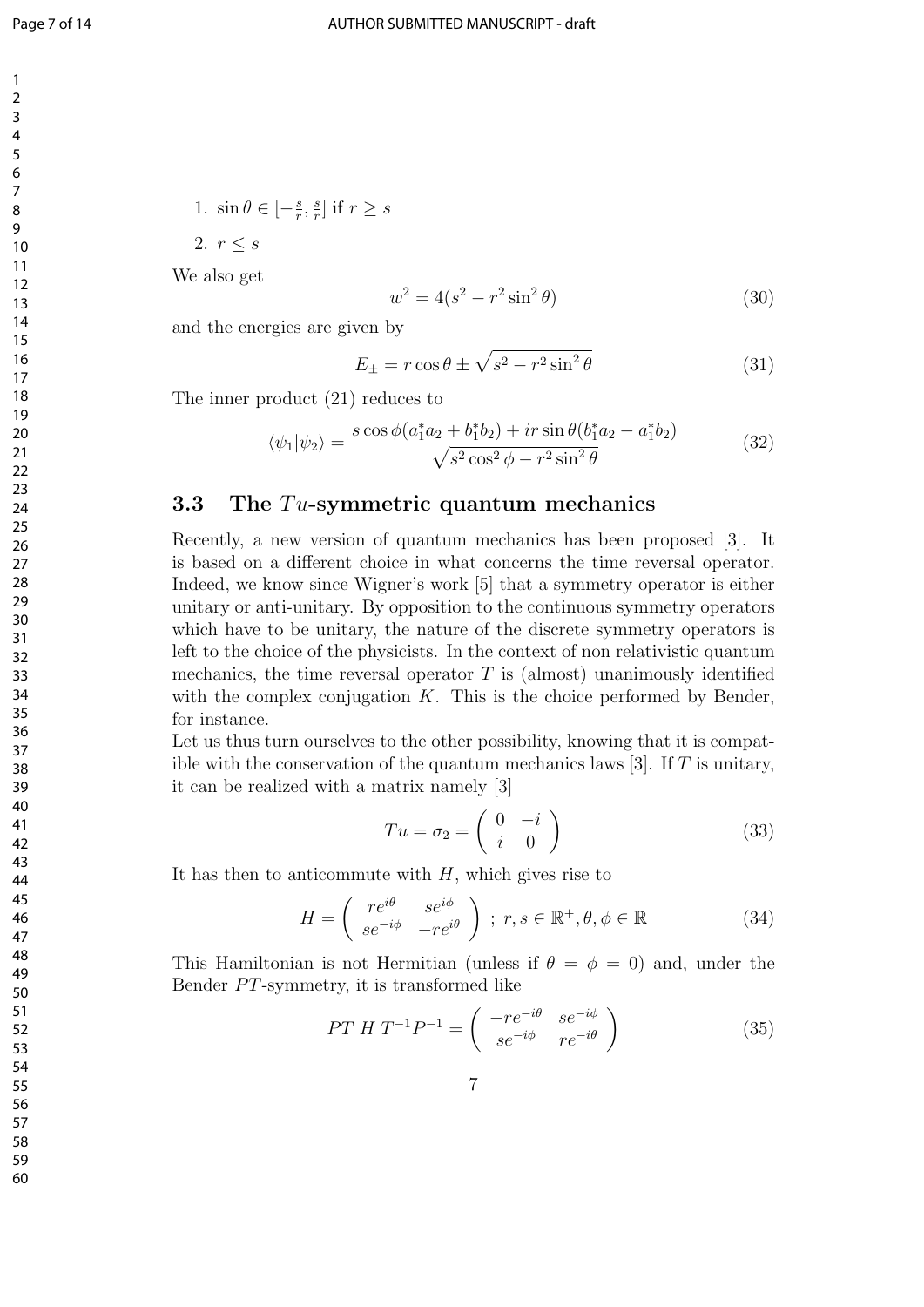It is thus not invariant unless  $\theta = \frac{\pi}{2}$  $\frac{\pi}{2}, \phi = 0.$ It corresponds to the general case if we fix the parameters as follows

$$
u = -r, \lambda = \theta, v = s, \beta = \phi \tag{36}
$$

The reality of energies can be summarized by

$$
r^2 \sin 2\theta + s^2 \sin 2\phi = 0 \tag{37a}
$$

$$
w^2 = 4(r^2 \cos 2\theta + s^2 \cos 2\phi) \ge 0
$$
 (37b)

We have therefore three possible cases to ensure the reality of these energies:

- 1.  $\cos 2\theta \geq 0$ ,  $\cos 2\phi \geq 0$
- 2.  $\cos 2\theta \geq 0$ ,  $\cos 2\phi \leq 0$ ,  $r \geq s$
- 3.  $\cos 2\theta \leq 0$ ,  $\cos 2\phi \geq 0$ ,  $r \leq s$

As an example, we could take

$$
r = \sqrt{13}, s = \sqrt{18.25}, \theta = \frac{5\pi}{16}, \phi = -\frac{4\pi}{35}
$$
 (38)

giving rise to

$$
w = 5.9 \tag{39}
$$

We are indeed facing a new version of quantum mechanics: the energies are real while this approach satisfies neither the constraints of standard quantum mechanics nor those of the Bender version. This is what we will call the  $Tu$ symmetry quantum mechanics in the following. The energies are in general

$$
E_{\pm} = \pm \sqrt{r^2 \cos 2\theta + s^2 \cos 2\phi} \tag{40}
$$

They thus have opposite signs, a common point with those pointed out by Dirac in his equation of relativistic quantum mechanics.

Let us conclude this Section by mentioning that the scalar product underlying the *T u*-symmetry quantum mechanics is still the one given in (32).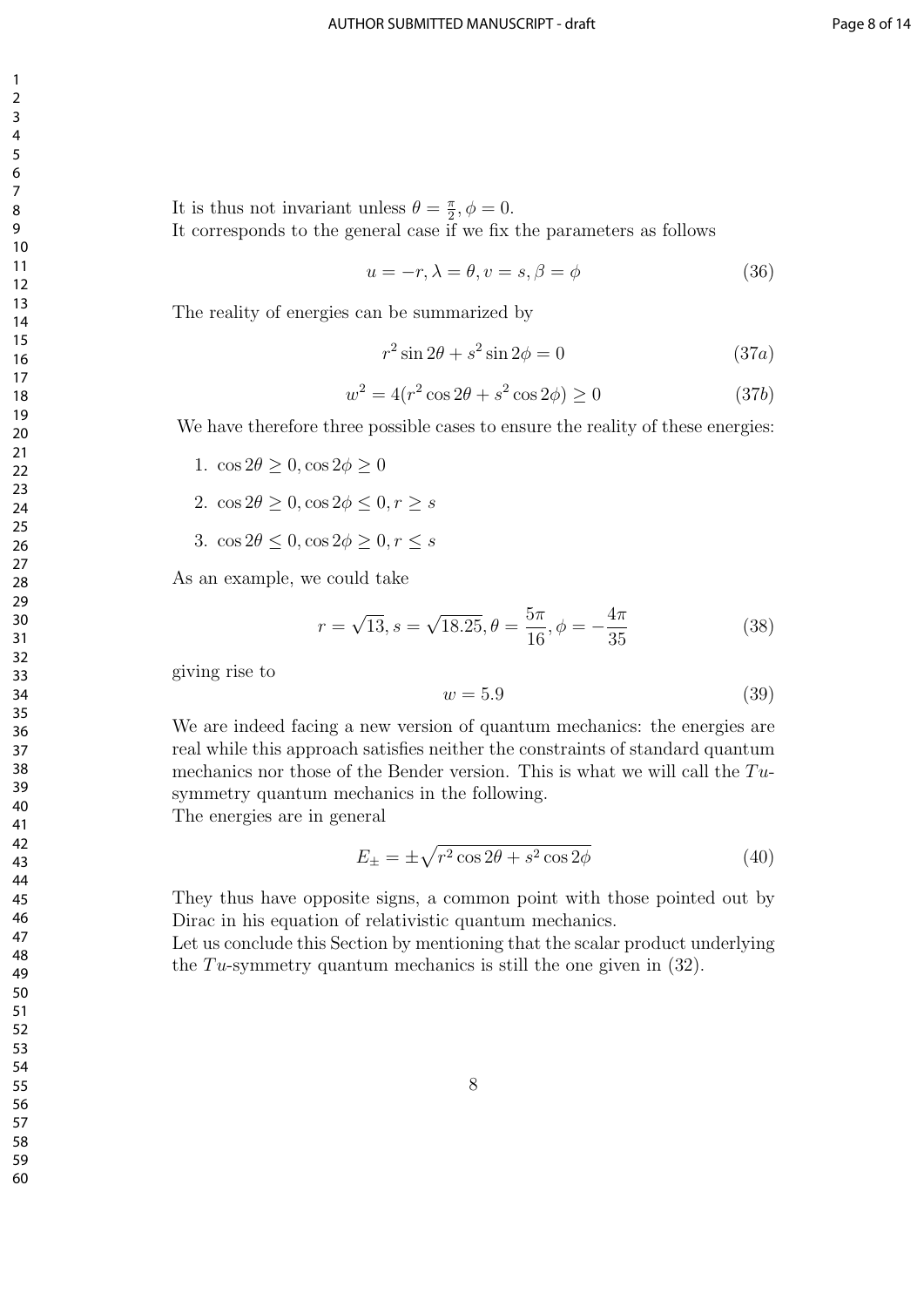## **The brachistochrone problem**

The brachistochrone problem (from the Greek 'brakhisto' meaning 'shortest') is the problem of finding the minimum time  $(t_{min} = \tau)$  for which it is possible to go from an initial state  $|\psi_I\rangle$  to a final state  $|\psi_F\rangle$  through

$$
|\psi_F\rangle = e^{-\frac{i}{\hbar}tH} |\psi_I\rangle \tag{41}
$$

with  $E_{max} - E_{min} = w$  fixed. Here, we consider only two states of energy, so that

$$
E_{max} = E_{+}; E_{min} = E_{-}
$$
\n(42)

and

$$
w = \sqrt{(re^{i\theta} - ue^{i\lambda})^2 + 4sv \ e^{i(\beta + \phi)}}
$$
(43)

This problem has been achieved in [6] in the standard context

$$
w = \sqrt{(r-u)^2 + 4s^2}
$$

by using the variational calculus.

An alternative approach has been considered in [4]. It is based on the Anandan-Aharonov relation [7] saying that the speed of a unitary evolution is proportional to the energy uncertainty:

$$
\frac{2}{\bar{h}}\Delta H\tag{44}
$$

This led to

$$
\tau = \frac{\bar{h}\pi}{w} \tag{45}
$$

if the two states  $|\psi_I\rangle$  and  $|\psi_F\rangle$  are orthogonal (and normalized).

Let's see what it becomes in the context of the generalized scalar product. First, we note that if  $|\psi_I\rangle$  and  $|\psi_F\rangle$  are two orthogonal and normalized states according to the inner product (21), any state  $|\psi\rangle$  can be expressed as

$$
|\psi\rangle = c_1|\psi_I\rangle + (c_2 + ic_3)|\psi_F\rangle, \ c_1, c_2, c_3 \in \mathbb{R}
$$
\n
$$
(46)
$$

This is due to the fact that two states differing by a phase are characterized by the same norm allowing to take the coefficient in front  $|\psi_I\rangle$  of real instead of complex.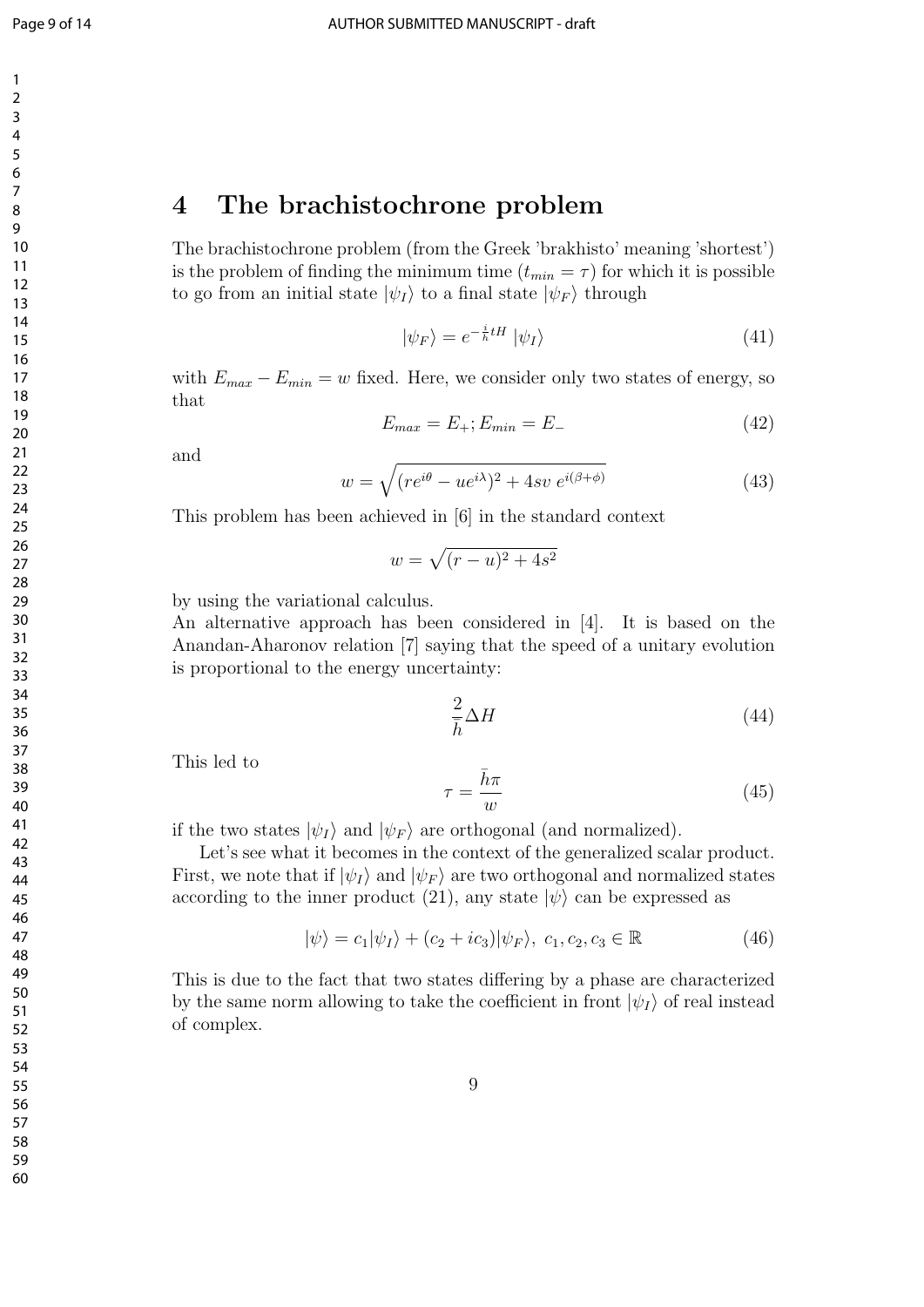Moreover, taking account of (21) and asking for  $|\psi\rangle$  to be normalized with respect to this inner product, we are led to the following constraint

$$
c_1^2 + c_2^2 + c_3^2 = 1\tag{47}
$$

This relation is satisfied with

$$
c_1 = \cos\frac{\rho}{2}, c_2 = -\sin\frac{\rho}{2}\sin\Phi, c_3 = \sin\frac{\rho}{2}\cos\Phi\tag{48}
$$

where  $\rho$  and  $\Phi$  are the well-known angles characterizing the Bloch sphere. This means that, in the same way as in the case of standard quantum mechanics [4], two orthogonal states are located at the north and south poles of this sphere.

We thus choose the (normalized) initial state  $|\psi_I\rangle$  as

$$
|\psi_I\rangle = \frac{1}{v \cos \beta} \left( \sqrt{\frac{\sin 2\theta}{0}} - \frac{v^2 \sin^2 \theta}{0} \right)
$$
 (49)

and calculate the standard deviation of (10) in the state (49). We obtain

$$
(\Delta H)^2 = \frac{w^2}{4} - \left(\frac{1}{2}(r\cos\theta - u\cos\lambda - 2ir\sin\theta) + ir\frac{\sin\theta}{\cos\beta}e^{-i\beta}\right)^2\tag{50}
$$

with  $w$  given in  $(43)$ .

Let us now focus on the three specific cases studied in Section 3.

#### **4.1 The standard quantum mechanics**

If we apply  $(22)$  to  $(50)$ , we get

$$
(\Delta H)^2 = \frac{w^2}{4} - \frac{1}{4}(r - u)^2
$$
\n(51)

The minimal time is recovered for a maximal standard deviation. We thus have to take

$$
r = u \tag{52}
$$

in which case we find the time (45). Note that the constraint (52) leads to extremely simple eigenstates:

$$
|\epsilon_{\pm}\rangle = \frac{1}{\sqrt{2}} \begin{pmatrix} \pm e^{i\phi} \\ 1 \end{pmatrix}
$$
 (53)

while  $w = 2s$ .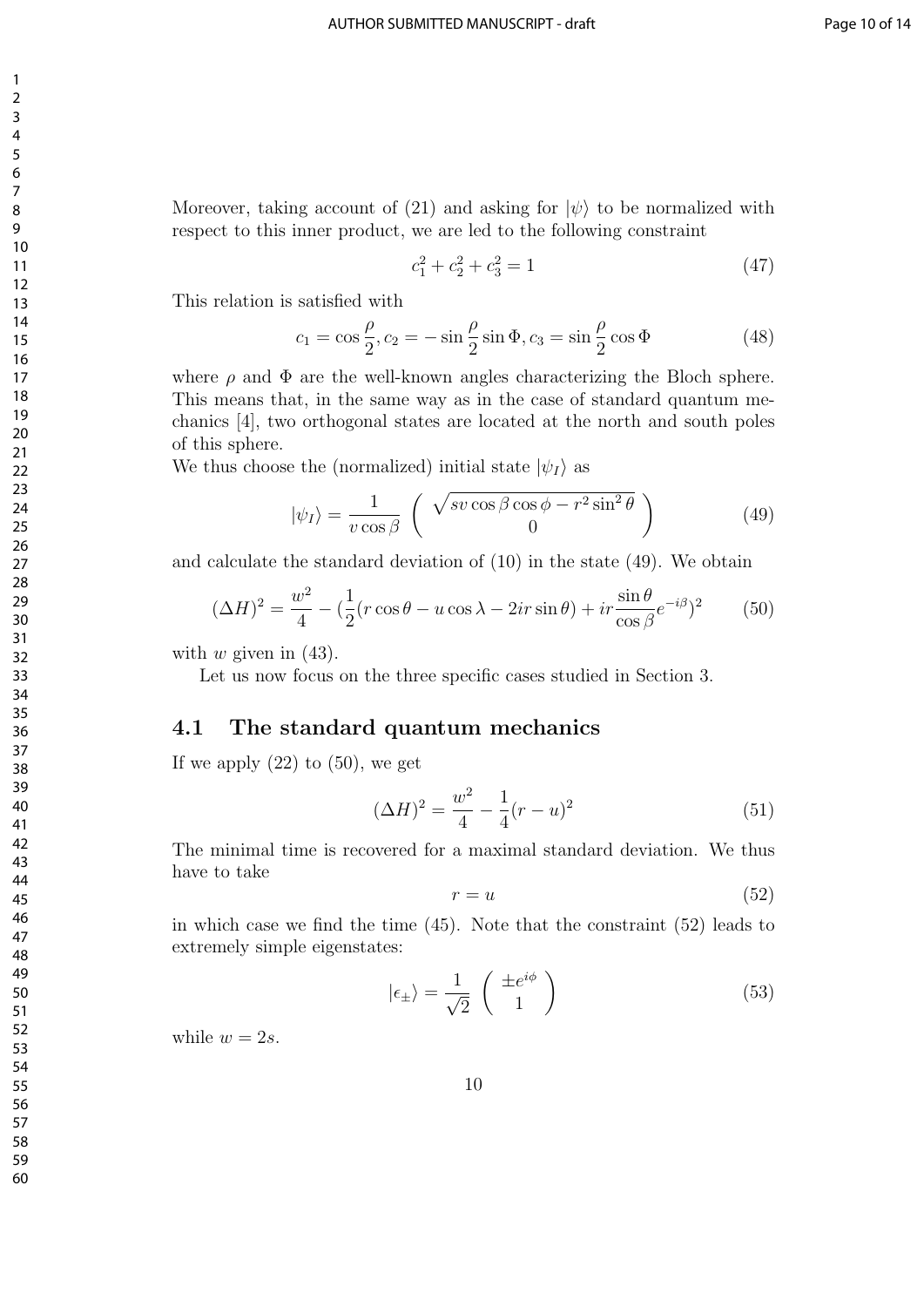#### **4.2** The PT-symmetric quantum mechanics

If we now implement (28) in (50), we obtain

$$
(\Delta H)^2 = \frac{w^2}{4} - r^2 \sin^2 \theta \frac{\sin^2 \phi}{\cos^2 \phi} \tag{54}
$$

To ask for a maximal  $(\Delta H)^2$  is therefore either to cancel  $\theta$  (but then we fall back on the standard quantum mechanics, an option we avoid here), or to cancel  $\phi$  (this is what was chosen by Bender [2]). Again,  $\phi = 0$  is the case with the simplification of the eigenvectors:

$$
|\epsilon_{\pm}\rangle = \frac{1}{\sqrt{2\cos\alpha}} \left(\begin{array}{c} \pm e^{\pm i\alpha} \\ 1 \end{array}\right) \tag{55}
$$

if

$$
\sin \alpha \equiv \frac{r}{s \cos \phi} \sin \theta, \ \cos \alpha \equiv \frac{1}{s \cos \phi} \sqrt{s^2 \cos^2 \phi - r^2 \sin^2 \theta} \tag{56}
$$

The difference between  $E_+$  and  $E_-$  simplifies to

$$
w = 2\sqrt{s^2 - r^2 \sin^2 \theta} \tag{57}
$$

while the scalar product is characterized by

$$
\langle \psi_1 | \psi_2 \rangle = \frac{1}{\cos \alpha} \left( (a_1^* a_2 + b_1^* b_2) + i \sin \alpha (b_1^* a_2 - a_1^* b_2) \right) \tag{58}
$$

Notice that, once again, we have

$$
(\Delta H)^2 = \frac{w^2}{4} \tag{59}
$$

and, consequently, the minimal time (45). This contradicts Bender's result [8] that *P T*-symmetric quantum mechanics allowed to decrease the transition time between two states, even going as far as making it zero. The reason is that in the paper [8], Bender chose the standard scalar product and that this one does not allow to orthonormalize the eigenvectors of the Hamiltonian.

#### **4.3 The** *T u***-symmetric quantum mechanics**

Taking account of (36) in (50), we are led to

$$
(\Delta H)^2 = \frac{w^2}{4} - \frac{r^2 \cos^2(\theta - \phi)}{\cos^2 \phi}
$$
 (60)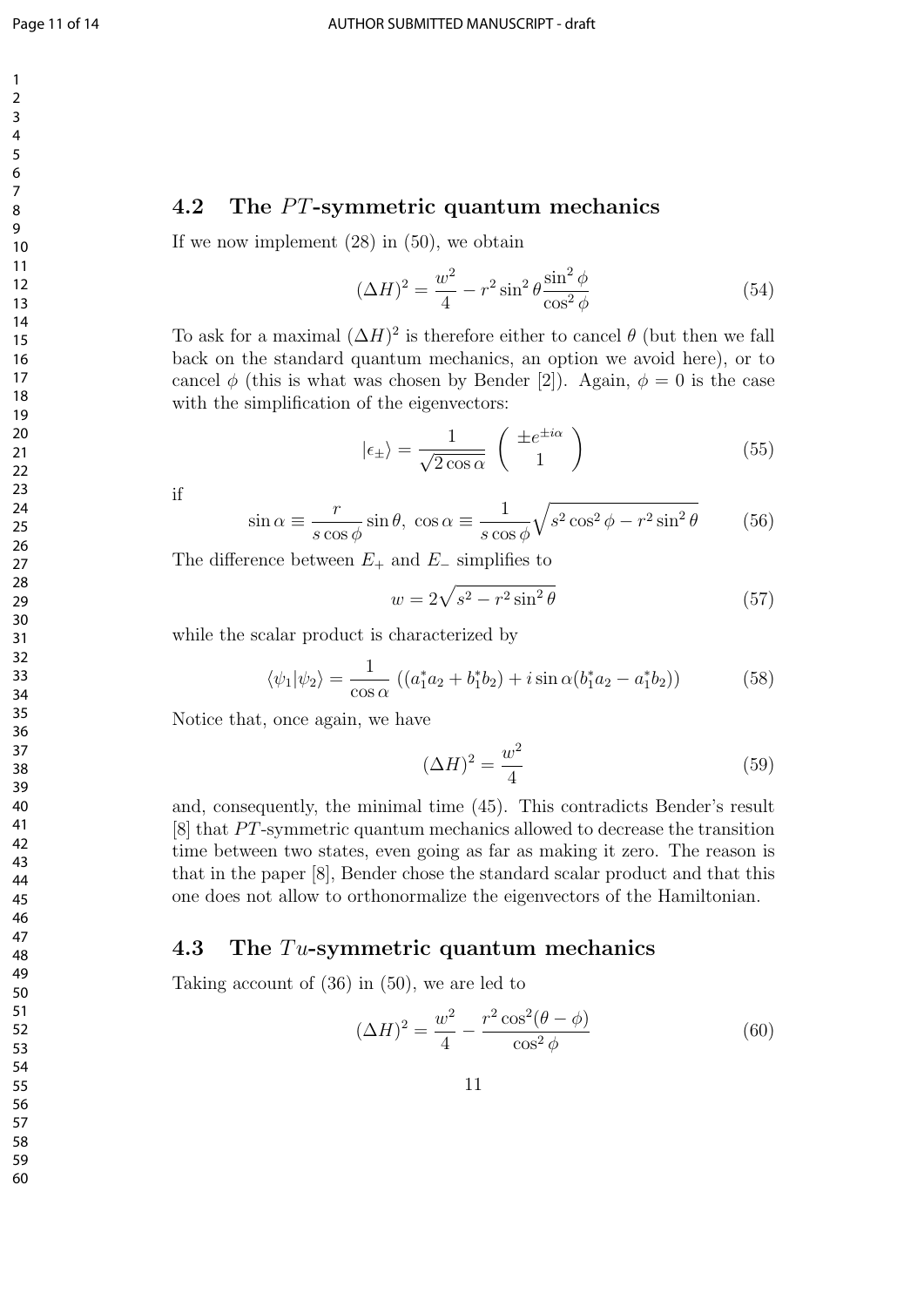One more time, we recover the same maximal standard deviation (59) and thus the same minimal transition time (45) provided

$$
\phi = \theta \pm \frac{\pi}{2} \tag{61}
$$

This choice reduces the difference between  $E_+$  and  $E_-$  to

$$
w = 2\sqrt{(r^2 - s^2)\cos 2\theta} \tag{62}
$$

while the inner product now reads

$$
\langle \psi_1 | \psi_2 \rangle = \frac{1}{\sqrt{s^2 - r^2}} \left( s(a_1^* a_2 + b_1^* b_2) + ir(b_1^* a_2 - a_1^* b_2) \right) \tag{63}
$$

We note, in an obvious way, that if the scalar products were identical, generally speaking, for the  $PT$ - and  $Tu$ - symmetric versions of quantum mechanics, they differ as soon as additional constraints appear in order to ensure a minimal transition time between two states.

In conclusion of this section, we note that the minimal transition time between two states is the same whatever the version of quantum mechanics considered. It is precisely given by (45). This is true for the three particular cases treated here but it is also true in all generality. When we look at equation (50), we can easily convince ourselves that the maximum standard deviation is always the same, i.e.  $\frac{w}{2}$ , if the difference between the two energy levels is fixed at *w*.

The only way to improve this time, to decrease it, would be to lift our only working hypothesis, i.e. to stop considering real energies only.

Let us mention in a few words that this result can also be found in another way by returning to the equation (41). Indeed by using

$$
e^{i\Sigma\vec{\sigma}.\vec{n}} = \cos\Sigma + i\sin\Sigma\,\vec{\sigma}.\vec{n} \tag{64}
$$

where  $\vec{\sigma}$  are the usual Pauli matrices and  $\vec{n}$  a normalized vector (according to the usual scalar product), we can write the operator

$$
e^{-\frac{i}{h}tH} \tag{65}
$$

as

$$
e^{-\frac{i}{2h}t(r\cos\theta + u\cos\lambda)} \begin{pmatrix} T_+ & T_1 \\ T_2 & T_- \end{pmatrix}
$$
 (66)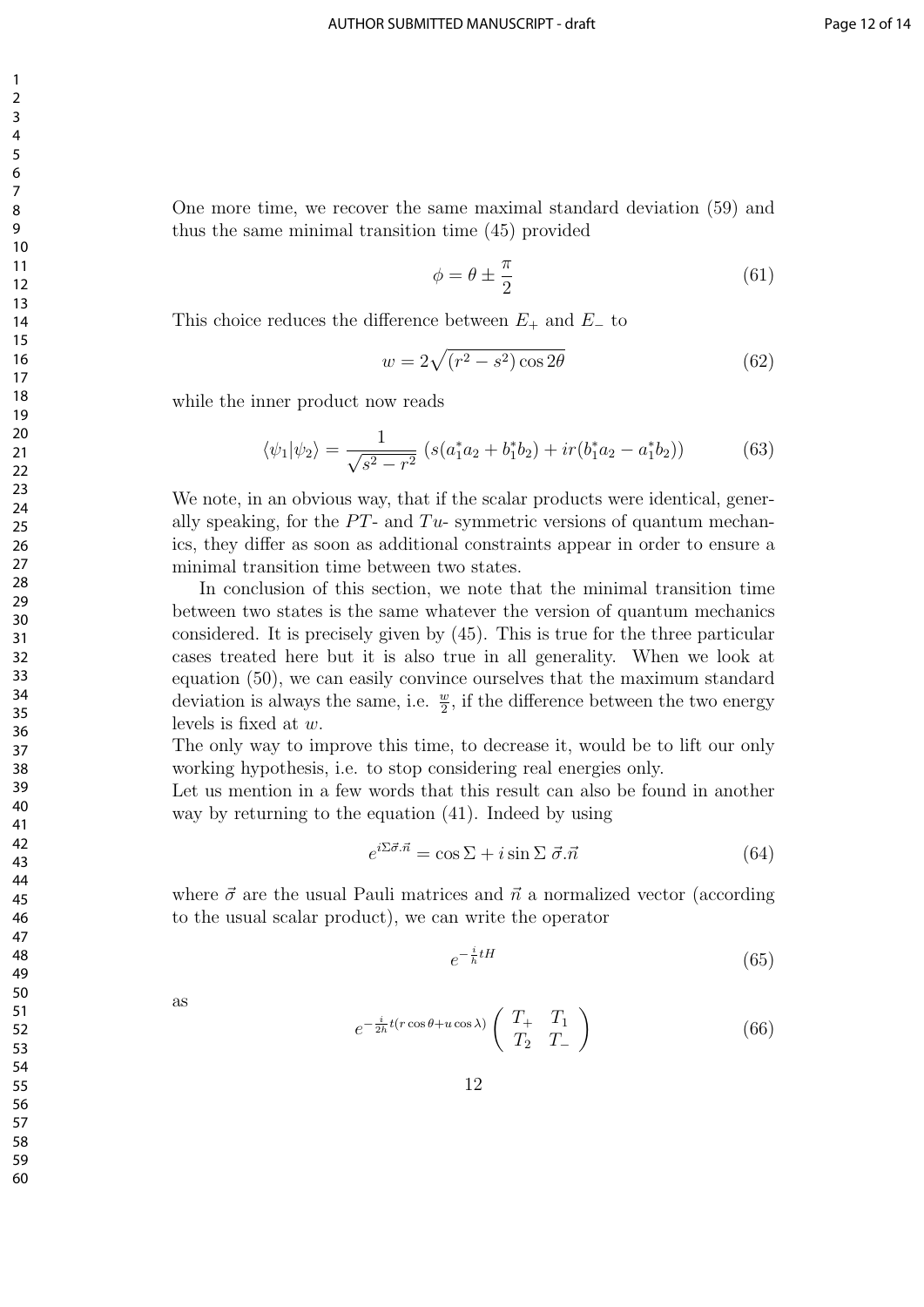with

$$
T_{+} = \cos(\frac{tw}{2\bar{h}}) - \frac{i}{w}(r\cos\theta - u\cos\lambda + 2ir\sin\theta)\sin(\frac{tw}{2\bar{h}})
$$
  

$$
T_{-} = \cos(\frac{tw}{2\bar{h}}) + \frac{i}{w}(r\cos\theta - u\cos\lambda + 2ir\sin\theta)\sin(\frac{tw}{2\bar{h}})
$$
  

$$
T_{1} = -\frac{2i}{w}se^{i\phi}\sin(\frac{tw}{2\bar{h}})
$$
  

$$
T_{2} = -\frac{2i}{w}ve^{i\beta}\sin(\frac{tw}{2\bar{h}})
$$

Acting this operator on the state (49), we fix the final state as

$$
|\psi_F\rangle = -\frac{i}{w} e^{-\frac{i}{2\hbar}t(r\cos\theta + u\cos\lambda)} \frac{\sqrt{\text{sv}\cos\beta\cos\phi - r^2\sin^2\theta}}{\text{v}\cos\beta} \begin{pmatrix} \psi_1\\ \psi_2 \end{pmatrix} (67)
$$

with

$$
\psi_1 = r \cos \theta - u \cos \lambda + 2ir \sin \theta
$$

$$
\psi_2 = 2ve^{i\beta}
$$

This result takes into account the fact that the final state must be normalized and possibly orthogonal to the initial state. Such an demand also implies

$$
\cos(\frac{tw}{2\bar{h}}) = 0\tag{68}
$$

or the minimum standard time (45) which appears once again, confirming our previously mentioned results.

## **5 Conclusion**

Our goal was to show that it is possible to point out real energies if we abandon the (sufficient but not necessary) hypothesis of working with Hamiltonians realized through Hermitian matrices. This observation had already been made by Bender and Boettcher in 1998 [1] when they highlighted a quantum mechanics which gives pride of place to discrete *P* and *T* symmetries. What we are convinced of here is that this version of quantum mechanics is one of many possible. We have pointed, in particular, to the possibility of a quantum mechanics associated with a unitary time reversal operator.

Real energies do appear: they are even opposed just like those of the Dirac